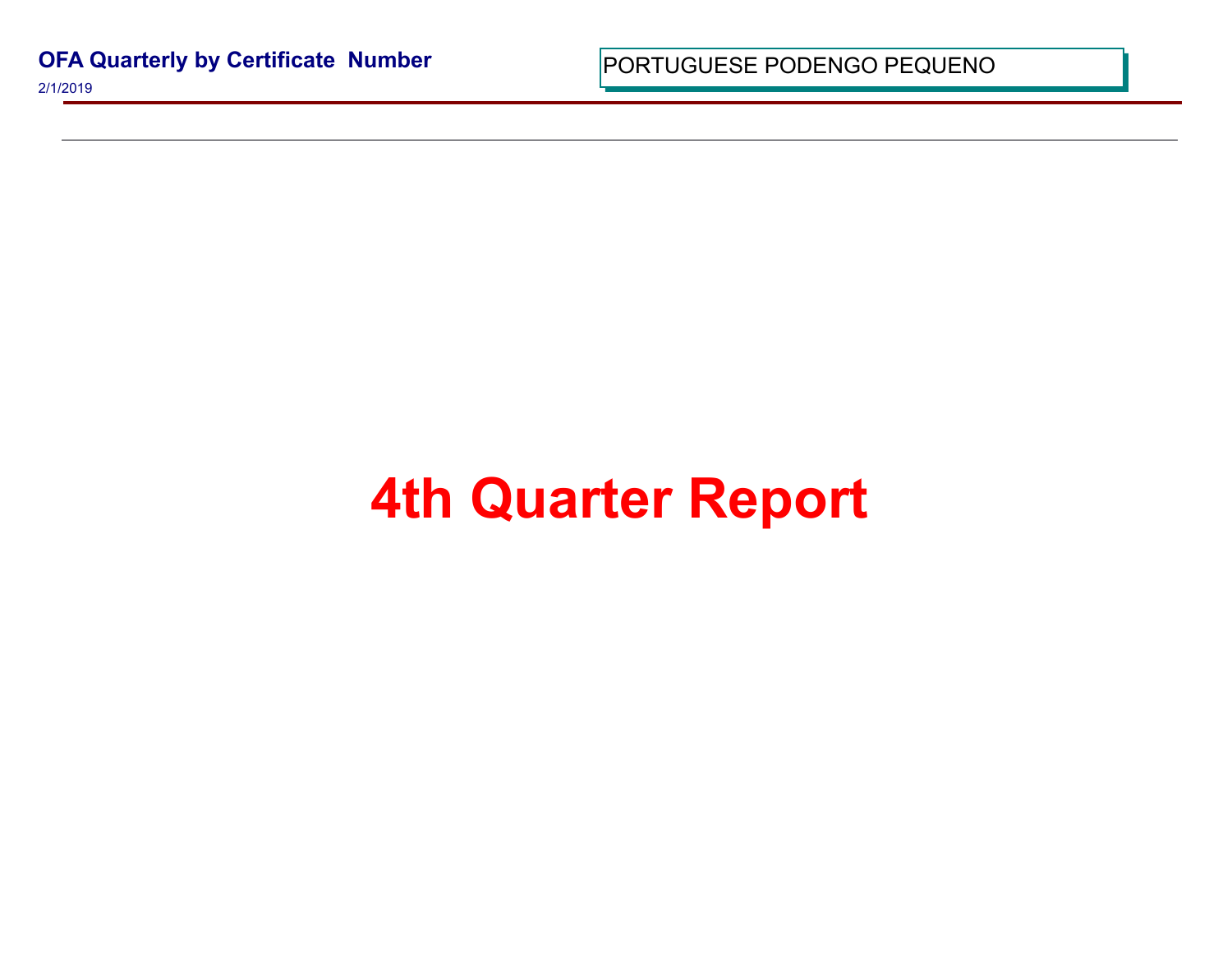| <b>HIPS</b>                                                 |                    | Fourth qtr 2018     |                 |     |             |  |
|-------------------------------------------------------------|--------------------|---------------------|-----------------|-----|-------------|--|
| <b>Name</b>                                                 | <b>Application</b> | <b>Registration</b> | <b>Sex</b>      | Age |             |  |
| <b>HEIMAT'S FRISCO</b>                                      | 2008266            | HP51888502          | M               | 25  |             |  |
| STAR MOUNTAIN OBEY THE KING AT BROOKMONT                    | 1945936            | HP52240402          | M               | 24  | CHIC 136186 |  |
| BROOKMONT CALE A BOCA E ME BEIJE AT STAR<br><b>MOUNTAIN</b> | 2016071            | HP52361001          | F               | 26  |             |  |
| HAPPY HOBBITS MORENA AT DREAMVALE                           | 2004301            | HP52133502          | F               | 26  |             |  |
| HAPPY HOBBITS MEU CORACAO @ CHESHIRE                        | 2011997            | HP52133503          | F               | 27  | CHIC 136290 |  |
| <b>ELBOW</b>                                                | Fourth qtr 2018    |                     |                 |     |             |  |
| <b>Name</b>                                                 |                    | <b>Registration</b> | <b>Sex</b>      | Age |             |  |
| <b>HEIMAT'S FRISCO</b>                                      | 2008266            | HP51888502          | M               | 25  |             |  |
| BROOKMONT CALE A BOCA E ME BEIJE AT STAR<br><b>MOUNTAIN</b> | 2016071            | HP52361001          | F               | 26  |             |  |
| HAPPY HOBBITS MORENA AT DREAMVALE                           | 2004301            | HP52133502          | F               | 26  |             |  |
| HAPPY HOBBITS MEU CORACAO @ CHESHIRE                        | 2011997            | HP52133503          | F               | 27  | CHIC 136290 |  |
| <b>PATELLA</b>                                              |                    |                     |                 |     |             |  |
| <b>Name</b>                                                 | <b>Application</b> | <b>Registration</b> | <b>Sex</b>      | Age |             |  |
| BROOKMONT CALE A BOCA E ME BEIJE AT STAR<br><b>MOUNTAIN</b> | 2016071            | HP52361001          | F               | 26  |             |  |
| HAPPY HOBBITS MEU CORACAO @ CHESHIRE                        | 2011997            | HP52133503          | F               | 27  | CHIC 136290 |  |
| HAPPY HOBBITS MENINO BONITO                                 | 2023268            | HP52133504          | M               | 27  |             |  |
| STAR MOUNTAIN OBEY THE KING AT BROOKMONT                    | 1945936            | HP52240402          | М               | 24  | CHIC 136186 |  |
|                                                             |                    | <b>Application</b>  | Fourth qtr 2018 |     |             |  |